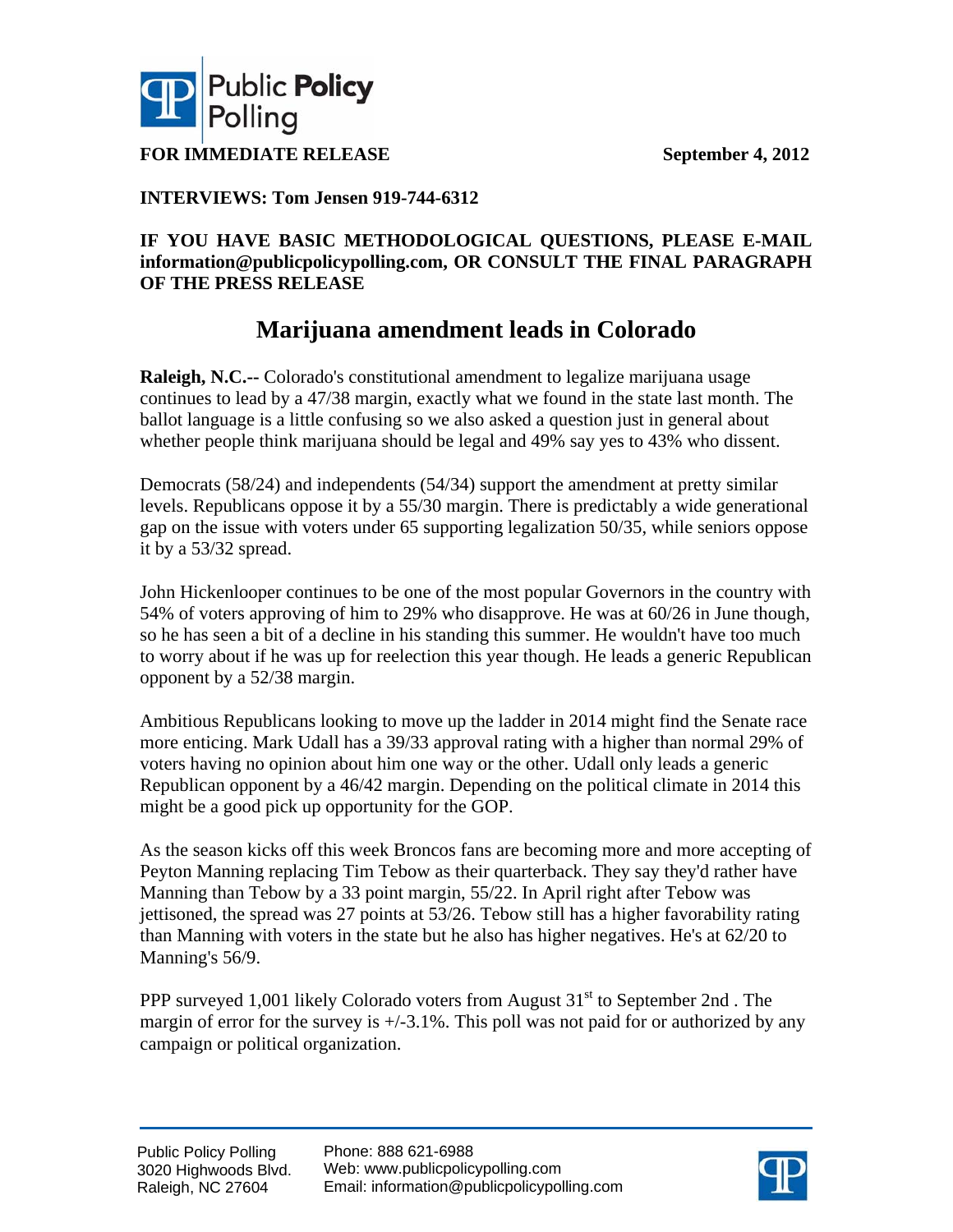

# **Colorado Survey Results**

**Q1** Do you approve or disapprove of Governor John Hickenlooper's job performance?

Approve .................54% Not sure ..................16%

*Disapprove* 29% ..............

**Q2** Generally speaking, if there was an election today, would you vote for Democratic John Hickenlooper or his Republican opponent?

*John Hickenlooper* .52% Not sure ..................10%

38% *Republican opponent*.................

**Q3** Do you approve or disapprove of Senator Mark Udall's job performance?

Approve .................39% Not sure ..................29%

*Disapprove* 33% ..............

**Q4** Generally speaking, if there was an election today, would you vote for Democrat Mark Udall or his Republican opponent?

> Mark Udall...............46% Not sure ...................12% 42% *Republican opponent*.................

**Q5** Do you approve or disapprove of Senator Michael Bennet's job performance?

Approve .................35% Not sure ..................31%

*Disapprove* 34% ..............

**Q6** Amendment 64 is an amendment to the Colorado constitution concerning marijuana, and, in connection therewith, providing for the regulation of marijuana; permitting a person twenty-one years of age or older to consume or possess limited amounts of marijuana; providing for the licensing of cultivation facilities, product manufacturing facilities, testing facilities, and retail stores; permitting local governments to regulate or prohibit such facilities; requiring the general assembly to enact an excise tax to be levied upon wholesale sales of marijuana; requiring that the first \$40 million in revenue raised annually by such tax be credited to the public school capital construction assistance fund; and requiring the general assembly to enact legislation governing the cultivation, processing, and sale of industrial hemp. If the election was today, would you vote or against Amendment 64?

*For* ............................47% Undecided................15%

Against....................38%

**Q7** In general, do you think marijuana usage should be legal or illegal?

*Legal.......................*49% Not sure ................... 9%

43% *Illegal* ......................

**Q8** Generally speaking, if there was an election for the state legislature today, would you vote Democratic or Republican?

*Democratic* 45% .............. *Not sure* 11% ..................

*Republican* 45% ..............

**Q9** Do you have a favorable or unfavorable opinion of Peyton Manning?

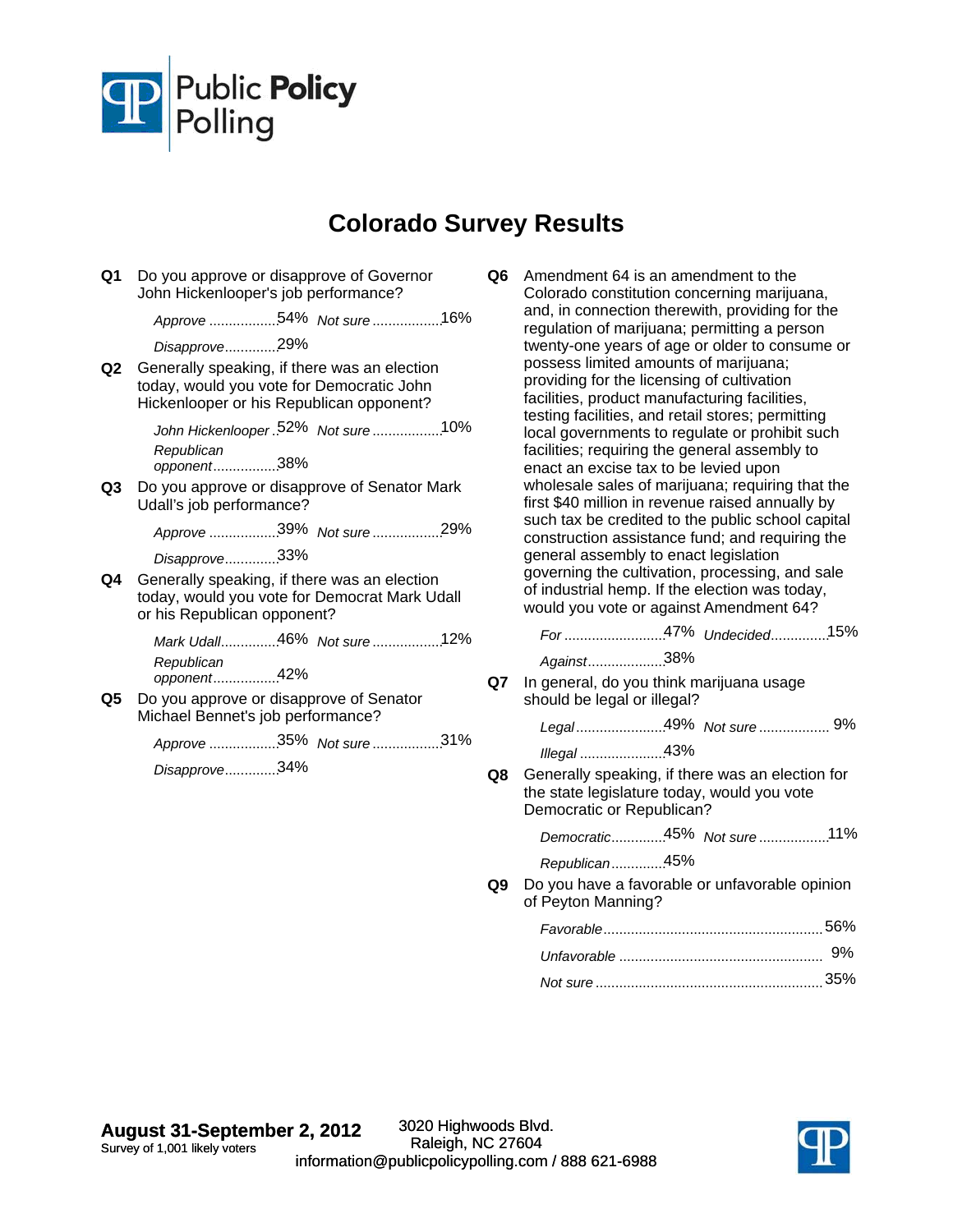

| Q10 Do you have a favorable or unfavorable opinion<br>of Tim Tebow?                                                             |  |
|---------------------------------------------------------------------------------------------------------------------------------|--|
|                                                                                                                                 |  |
|                                                                                                                                 |  |
|                                                                                                                                 |  |
| Q11 Who would you rather have as the Broncos<br>Quarterback: Peyton Manning or Tim Tebow?                                       |  |
|                                                                                                                                 |  |
|                                                                                                                                 |  |
|                                                                                                                                 |  |
| Q12 Would you describe yourself as very liberal,<br>somewhat liberal, moderate, somewhat<br>conservative, or very conservative? |  |
|                                                                                                                                 |  |
|                                                                                                                                 |  |
|                                                                                                                                 |  |
|                                                                                                                                 |  |
|                                                                                                                                 |  |
| Q13 If you are a woman, press 1. If a man, press 2.                                                                             |  |
|                                                                                                                                 |  |
|                                                                                                                                 |  |
|                                                                                                                                 |  |

**Q14** If you are a Democrat, press 1. If a Republican, press 2. If you are an independent or identify with another party, press 3.

| Q15 If you are Hispanic, press 1. If white, press 2.<br>If other, press 3.                                                       |     |
|----------------------------------------------------------------------------------------------------------------------------------|-----|
|                                                                                                                                  | 13% |
|                                                                                                                                  |     |
|                                                                                                                                  | 10% |
| Q16 If you are 18 to 29 years old, press 1. If 30 to<br>45, press 2. If 46 to 65, press 3. If you are<br>older than 65, press 4. |     |

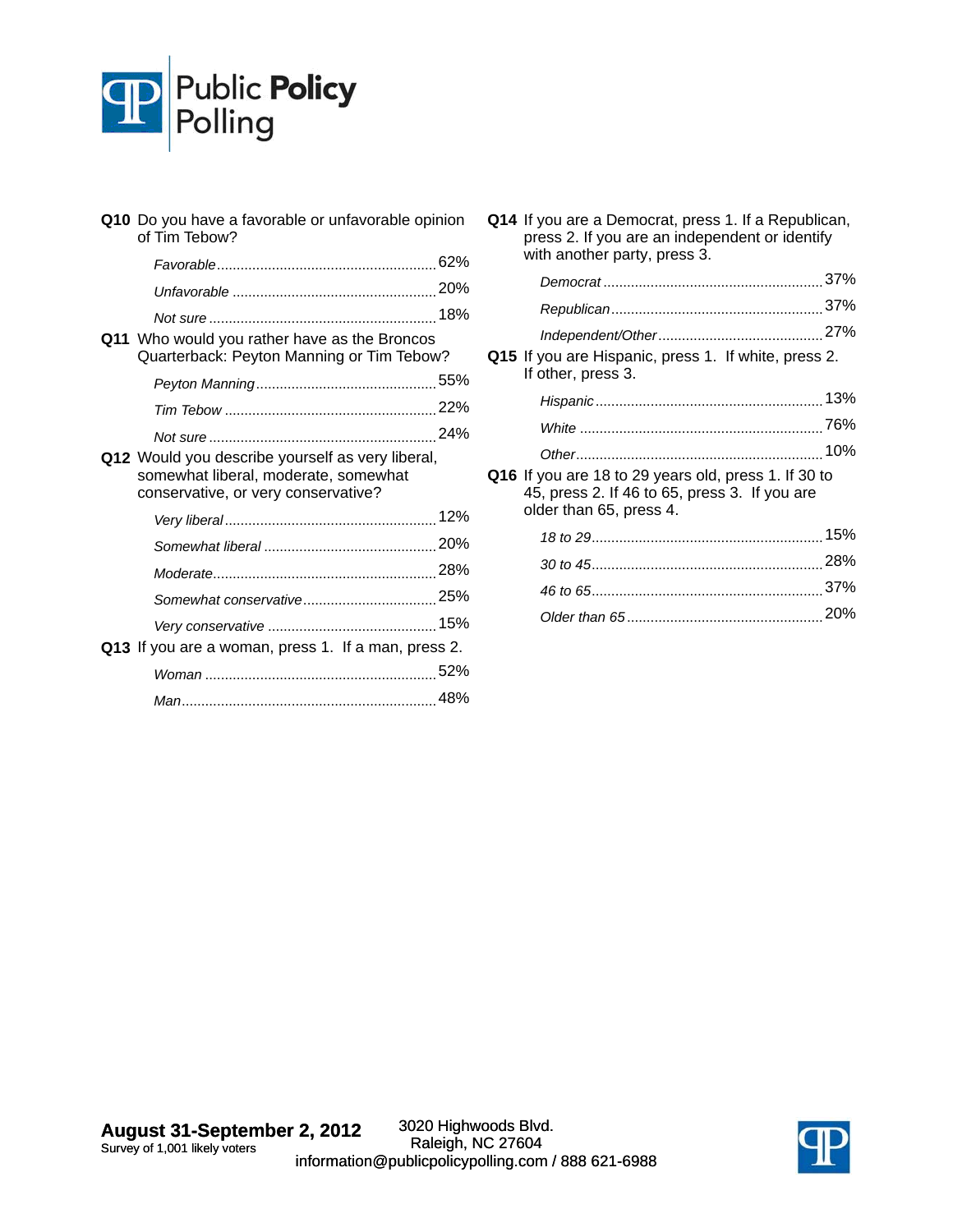

|                          |      | Ideology |               |     |                                                        |      |
|--------------------------|------|----------|---------------|-----|--------------------------------------------------------|------|
|                          | Base | liberal  | Very Somewhat |     | Somewhat<br>liberal Moderate conservative conservative | Verv |
| Hickenlooper<br>Approval |      |          |               |     |                                                        |      |
| Approve 54%              |      | 74%      | 79%           | 65% | 34%                                                    | 19%  |
| Disapprove               | 29%  | 16%      | 6%            | 21% | 44%                                                    | 62%  |
| Not sure                 | 16%  | 10%      | 16%           | 14% | 22%                                                    | 19%  |

|                                         |      | Ideology |               |     |                                                        |      |
|-----------------------------------------|------|----------|---------------|-----|--------------------------------------------------------|------|
|                                         | Base | liberal  | Very Somewhat |     | Somewhat<br>liberal Moderate conservative conservative | Very |
| <b>Hickenlooper or GOP</b><br>Opponent? |      |          |               |     |                                                        |      |
| John Hickenlooper 52%                   |      | 86%      | 88%           | 62% | 23%                                                    | 7%   |
| Republican 38%<br>opponent              |      | 9%       | 8%            | 25% | 62%                                                    | 84%  |
| Not sure 10%                            |      | 5%       | 4%            | 13% | 16%                                                    | 8%   |

|                       |      |         | Ideology      |     |                                                        |      |  |  |
|-----------------------|------|---------|---------------|-----|--------------------------------------------------------|------|--|--|
|                       | Base | liberal | Very Somewhat |     | Somewhat<br>liberal Moderate conservative conservative | Very |  |  |
| <b>Udall Approval</b> |      |         |               |     |                                                        |      |  |  |
| Approve 39%           |      | 64%     | 64%           | 40% | 22%                                                    | 10%  |  |  |
| Disapprove 33%        |      | 14%     | 5%            | 24% | 53%                                                    | 69%  |  |  |
| Not sure 29%          |      | 22%     | 31%           | 36% | 26%                                                    | 21%  |  |  |

|                                  | Base | Ideology |               |     |                                                        |      |
|----------------------------------|------|----------|---------------|-----|--------------------------------------------------------|------|
|                                  |      | liberal  | Very Somewhat |     | Somewhat<br>liberal Moderate conservative conservative | Very |
| <b>Udall or GOP</b><br>Opponent? |      |          |               |     |                                                        |      |
| Mark Udall 46%                   |      | 86%      | 83%           | 50% | 17%                                                    | 5%   |
| Republican 42%<br>opponent       |      | 8%       | 5%            | 31% | 70%                                                    | 91%  |
| Not sure                         | 12%  | 5%       | 12%           | 19% | 13%                                                    | 4%   |

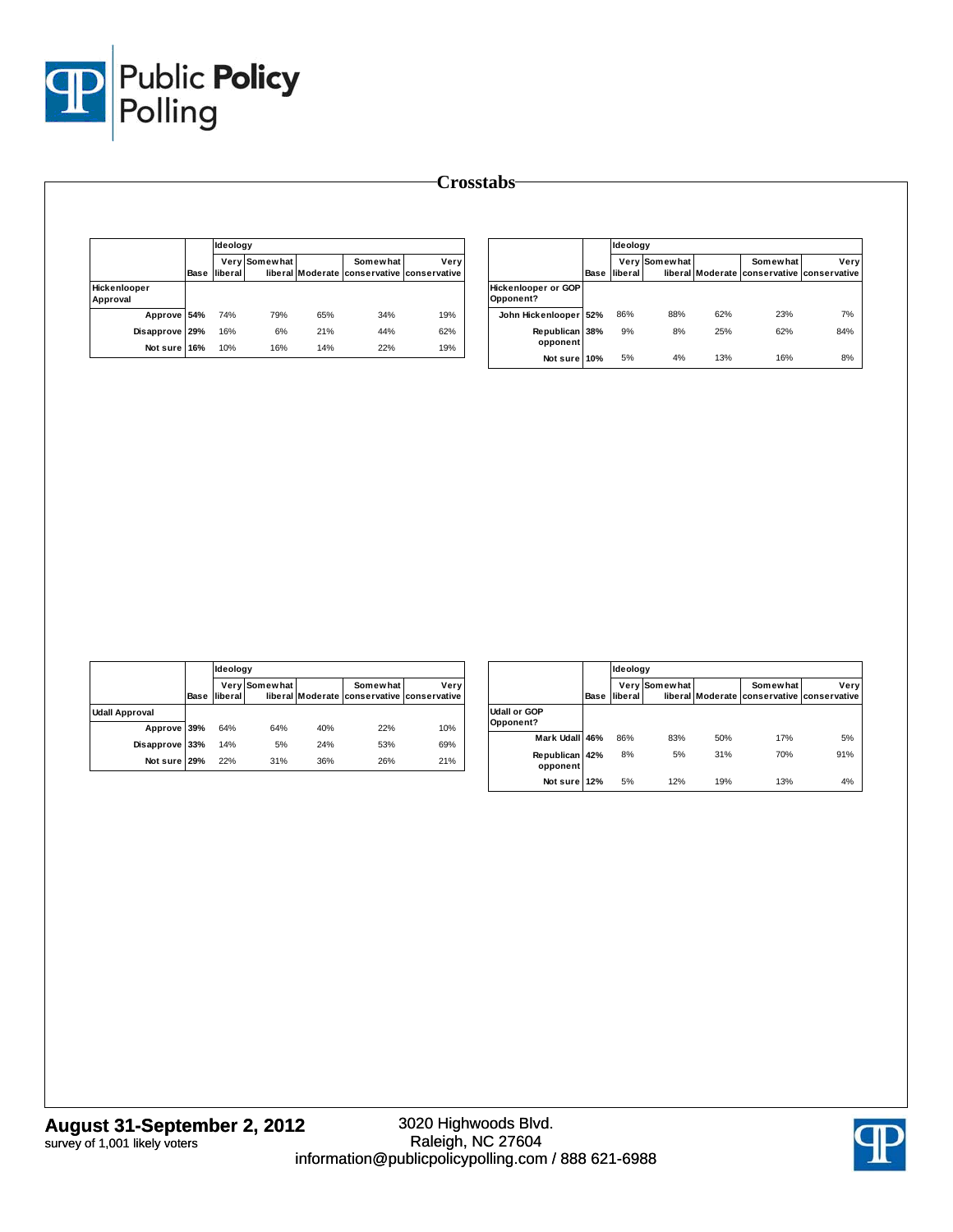

|                        |      |         | Ideology      |     |                                                        |      |  |
|------------------------|------|---------|---------------|-----|--------------------------------------------------------|------|--|
|                        | Base | liberal | Very Somewhat |     | Somewhat<br>liberal Moderate conservative conservative | Very |  |
| <b>Bennet Approval</b> |      |         |               |     |                                                        |      |  |
| Approve 35%            |      | 57%     | 57%           | 42% | 13%                                                    | 9%   |  |
| Disapprove 34%         |      | 16%     | 13%           | 22% | 54%                                                    | 66%  |  |
| Not sure 31%           |      | 27%     | 30%           | 36% | 33%                                                    | 25%  |  |

|               |         | Ideology |               |     |                                                        |      |
|---------------|---------|----------|---------------|-----|--------------------------------------------------------|------|
|               | Base    | liberal  | Very Somewhat |     | Somewhat<br>liberal Moderate conservative conservative | Very |
| Amendment 64  |         |          |               |     |                                                        |      |
|               | For 47% | 66%      | 61%           | 55% | 33%                                                    | 21%  |
| Against 38%   |         | 20%      | 20%           | 32% | 54%                                                    | 63%  |
| Undecided 15% |         | 14%      | 20%           | 13% | 13%                                                    | 15%  |

|                                |      | Ideology |               |                  |                                       |      |
|--------------------------------|------|----------|---------------|------------------|---------------------------------------|------|
|                                | Base | liberal  | Very Somewhat | liberal Moderate | Somewhat<br>conservative conservative | Very |
| Marijuana Use<br>Legal/Illegal |      |          |               |                  |                                       |      |
| Legal 49%                      |      | 66%      | 70%           | 51%              | 35%                                   | 25%  |
| <b>Illegal</b>                 | 43%  | 26%      | 24%           | 36%              | 58%                                   | 67%  |
| Not sure                       | 9%   | 8%       | 6%            | 13%              | 7%                                    | 8%   |

|                     |      | Ideology |               |     |          |                                                    |
|---------------------|------|----------|---------------|-----|----------|----------------------------------------------------|
|                     | Base | liberal  | Very Somewhat |     | Somewhat | Very<br>liberal Moderate conservative conservative |
| Generic Leg. Ballot |      |          |               |     |          |                                                    |
| Democratic 45%      |      | 85%      | 87%           | 47% | 13%      | 4%                                                 |
| Republican 45%      |      | 9%       | 7%            | 33% | 76%      | 92%                                                |
| Not sure 11%        |      | 6%       | 6%            | 20% | 11%      | 5%                                                 |

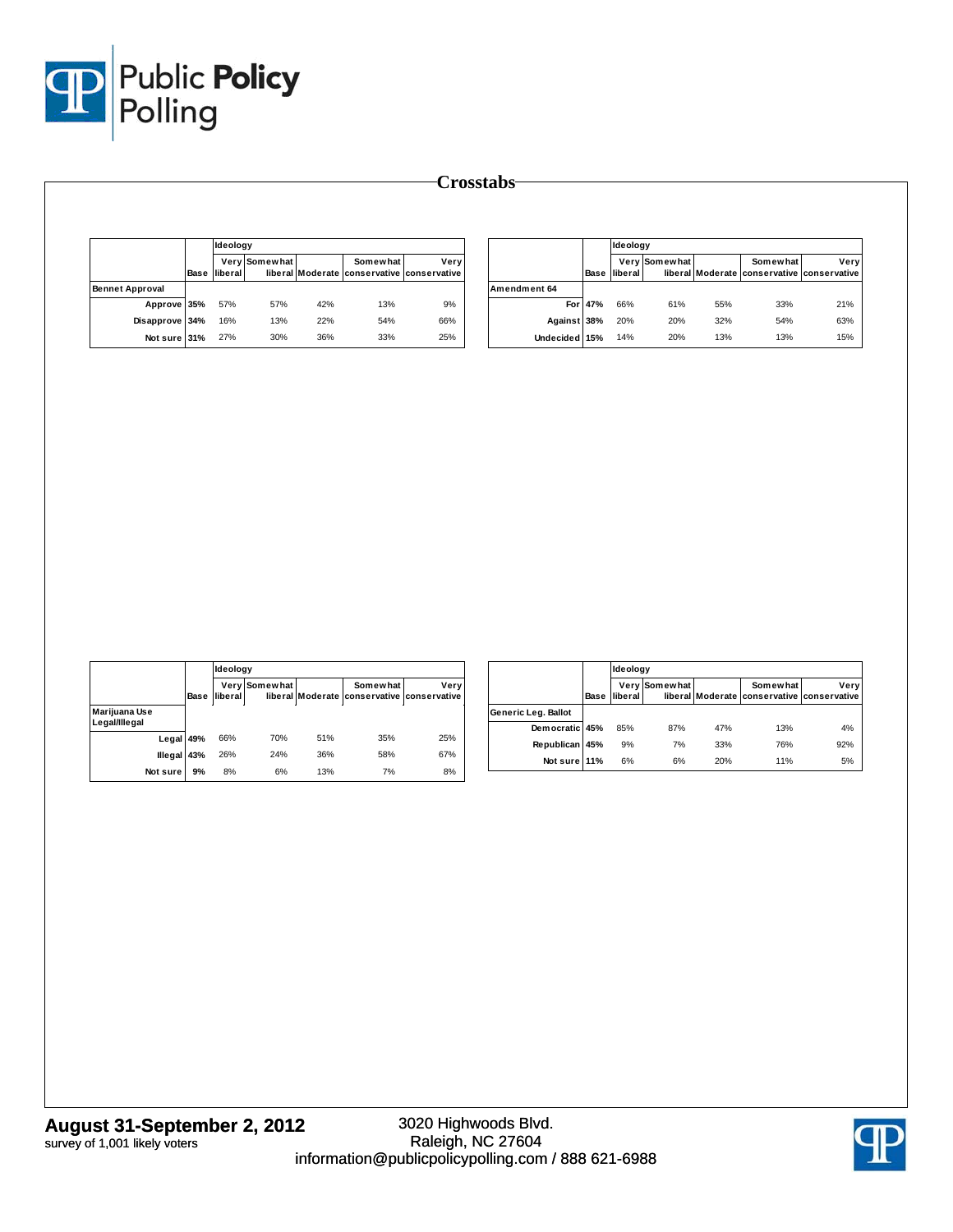

|                             |      |         | Ideology      |     |                                                        |      |  |
|-----------------------------|------|---------|---------------|-----|--------------------------------------------------------|------|--|
|                             | Base | liberal | Very Somewhat |     | Somewhat<br>liberal Moderate conservative conservative | Very |  |
| <b>Manning Favorability</b> |      |         |               |     |                                                        |      |  |
| Favorable 56%               |      | 46%     | 53%           | 62% | 58%                                                    | 56%  |  |
| Unfavorable                 | 9%   | 9%      | 7%            | 9%  | 10%                                                    | 10%  |  |
| Not sure 35%                |      | 46%     | 40%           | 30% | 32%                                                    | 34%  |  |

|                           |      | Ideology |               |     |                                                        |      |  |  |  |
|---------------------------|------|----------|---------------|-----|--------------------------------------------------------|------|--|--|--|
|                           | Base | liberal  | Very Somewhat |     | Somewhat<br>liberal Moderate conservative conservative | Verv |  |  |  |
| <b>Tebow Favorability</b> |      |          |               |     |                                                        |      |  |  |  |
| Favorable                 | 62%  | 45%      | 42%           | 59% | <b>77%</b>                                             | 84%  |  |  |  |
| Unfavorable 20%           |      | 33%      | 32%           | 22% | 9%                                                     | 8%   |  |  |  |
| Not sure                  | 18%  | 22%      | 26%           | 20% | 14%                                                    | 9%   |  |  |  |

|                                   |      |         | Ideology      |     |                                                        |      |  |
|-----------------------------------|------|---------|---------------|-----|--------------------------------------------------------|------|--|
|                                   | Base | liberal | Very Somewhat |     | Somewhat<br>liberal Moderate conservative conservative | Verv |  |
| Rather Manning or<br>Tebow as QB? |      |         |               |     |                                                        |      |  |
| Peyton Manning 55%                |      | 56%     | 62%           | 60% | 48%                                                    | 46%  |  |
| Tim Tebow 22%                     |      | 10%     | 11%           | 19% | 31%                                                    | 31%  |  |
| Not sure 24%                      |      | 34%     | 26%           | 21% | 21%                                                    | 23%  |  |

|                          |             | Gender |     |  |
|--------------------------|-------------|--------|-----|--|
|                          | <b>Base</b> | Woman  | Man |  |
| Hickenlooper<br>Approval |             |        |     |  |
| Approve 54%              |             | 55%    | 53% |  |
| Disapprove               | 29%         | 28%    | 32% |  |
| Not sure                 | 16%         | 17%    | 15% |  |

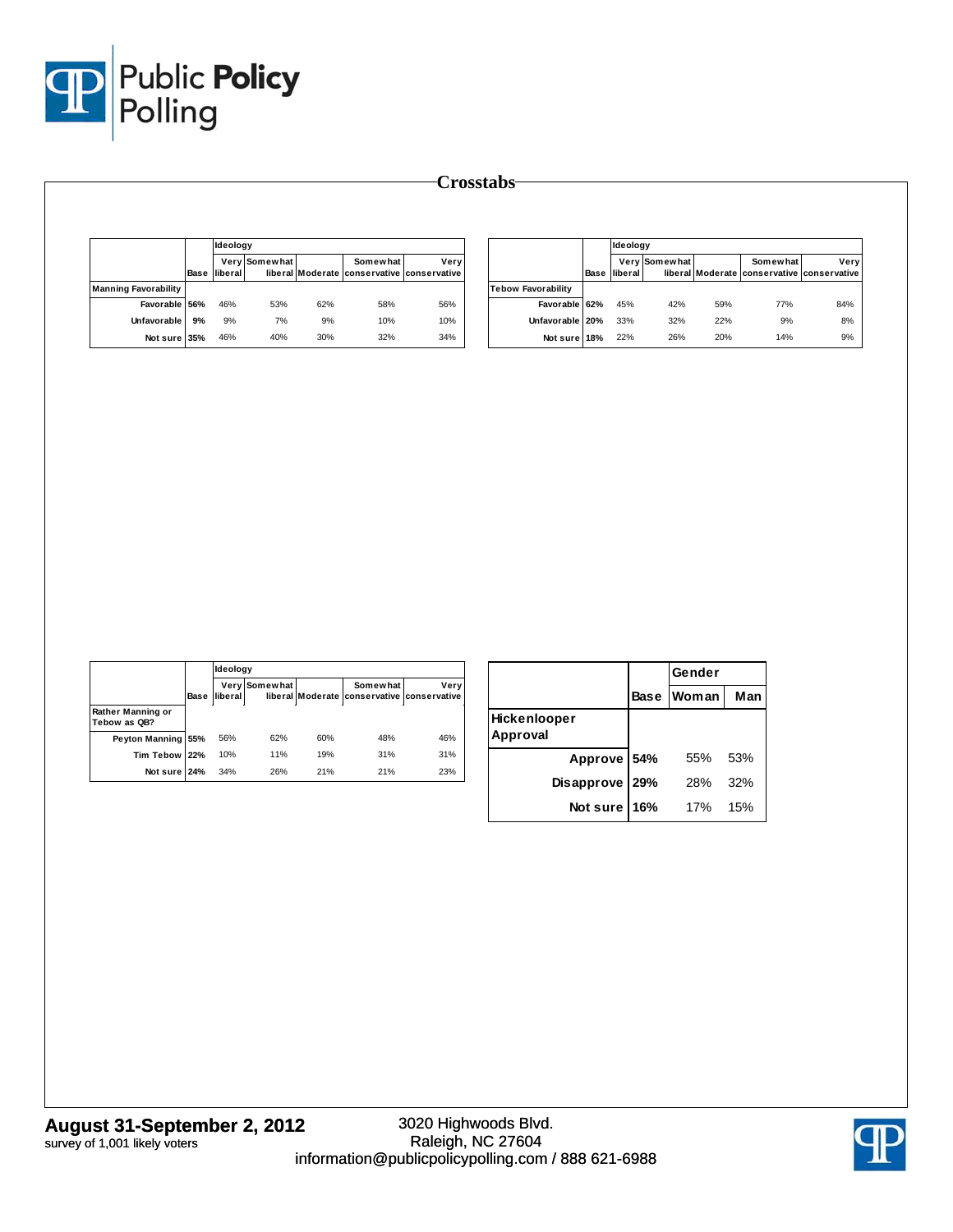

|                                         |      | Gender |     |  |
|-----------------------------------------|------|--------|-----|--|
|                                         | Base | Woman  | Man |  |
| <b>Hickenlooper or GOP</b><br>Opponent? |      |        |     |  |
| John Hickenlooper   52%                 |      | 56%    | 48% |  |
| Republican 38%<br>opponent              |      | 34%    | 42% |  |
| Not sure                                | 10%  | 10%    | 10% |  |

|                       |             | Gender |     |
|-----------------------|-------------|--------|-----|
|                       | <b>Base</b> | Woman  | Man |
| <b>Udall Approval</b> |             |        |     |
| Approve 39%           |             | 40%    | 37% |
| Disapprove 33%        |             | 26%    | 40% |
| Not sure 29%          |             | 34%    | 23% |

|                                         | Gender            |     |
|-----------------------------------------|-------------------|-----|
|                                         | <b>Base Woman</b> | Man |
| <b>Udall or GOP</b><br><b>Opponent?</b> |                   |     |
| Mark Udall 46%                          | 49%               | 43% |
| Republican 42%<br>opponent              | 37%               | 47% |
| Not sure 12%                            | 14%               | 10% |

|                        |      | Gender     |     |
|------------------------|------|------------|-----|
|                        |      | Base Woman | Man |
| <b>Bennet Approval</b> |      |            |     |
| Approve 35%            |      | 36%        | 33% |
| Disapprove             | 134% | 28%        | 41% |
| Not sure               | 131% | 36%        | 26% |

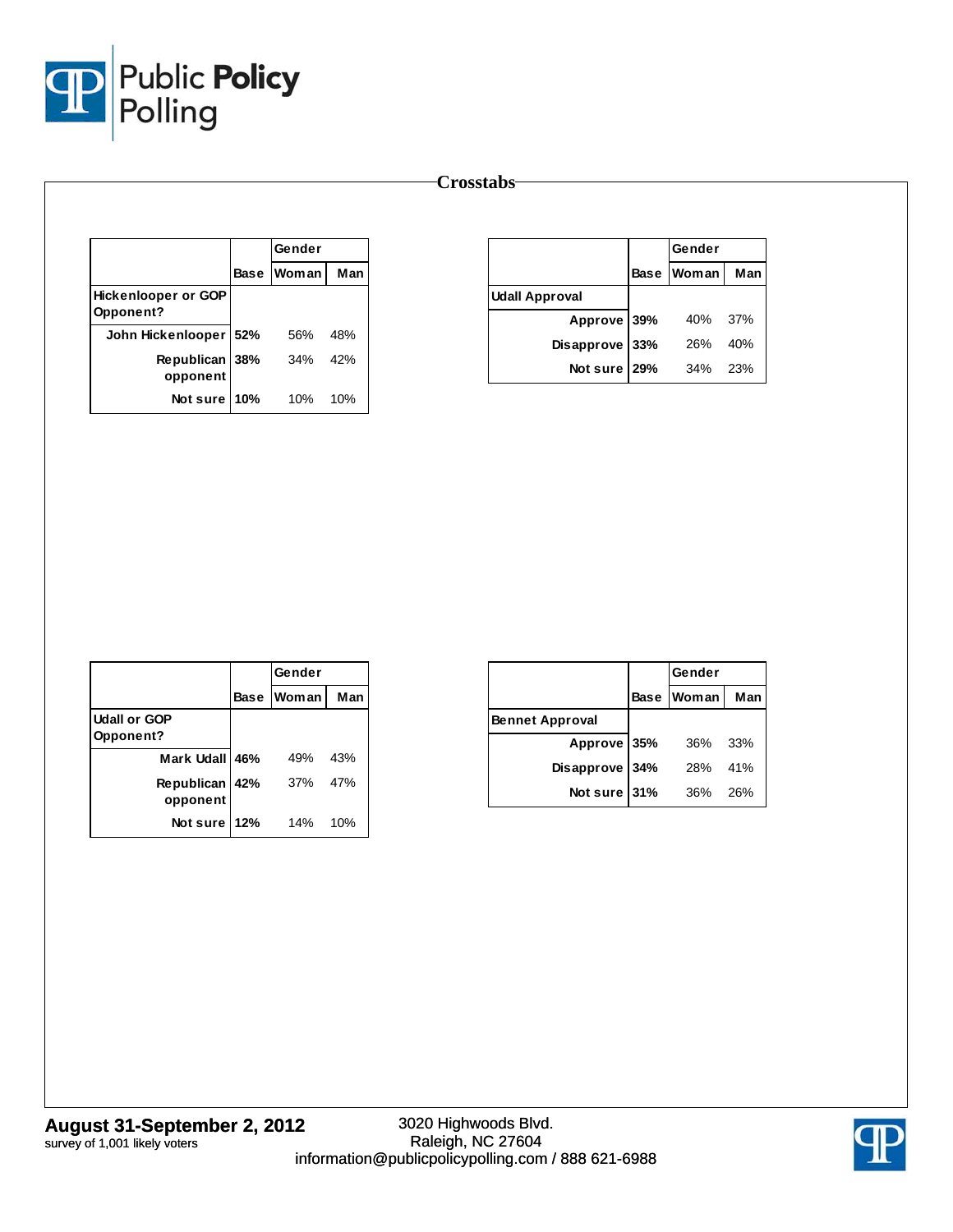

|               |           | Gender     |     |
|---------------|-----------|------------|-----|
|               |           | Base Woman | Man |
| Amendment 64  |           |            |     |
|               | For $47%$ | 43%        | 50% |
| Against 38%   |           | 39%        | 38% |
| Undecided 15% |           | 18%        | 12% |

|                                | Gender      |       |     |
|--------------------------------|-------------|-------|-----|
|                                | <b>Base</b> | Woman | Man |
| Marijuana Use<br>Legal/Illegal |             |       |     |
| Legal 49%                      |             | 43%   | 55% |
| <b>Illegal</b>                 | 43%         | 46%   | 39% |
| Not sure                       | 9%          | 10%   | 7%  |

|                     | Gender     |     |
|---------------------|------------|-----|
|                     | Base Woman | Man |
| Generic Leg. Ballot |            |     |
| Democratic 45%      | 49%        | 40% |
| Republican 45%      | 41%        | 49% |
| Not sure 11%        | 10%        | 11% |

|                             |             | Gender       |     |
|-----------------------------|-------------|--------------|-----|
|                             | <b>Base</b> | <b>Woman</b> | Man |
| <b>Manning Favorability</b> |             |              |     |
| Favorable 56%               |             | 48%          | 66% |
| Unfavorable                 | 9%          | 10%          | 8%  |
| Not sure                    | 35%         | 42%          | 27% |

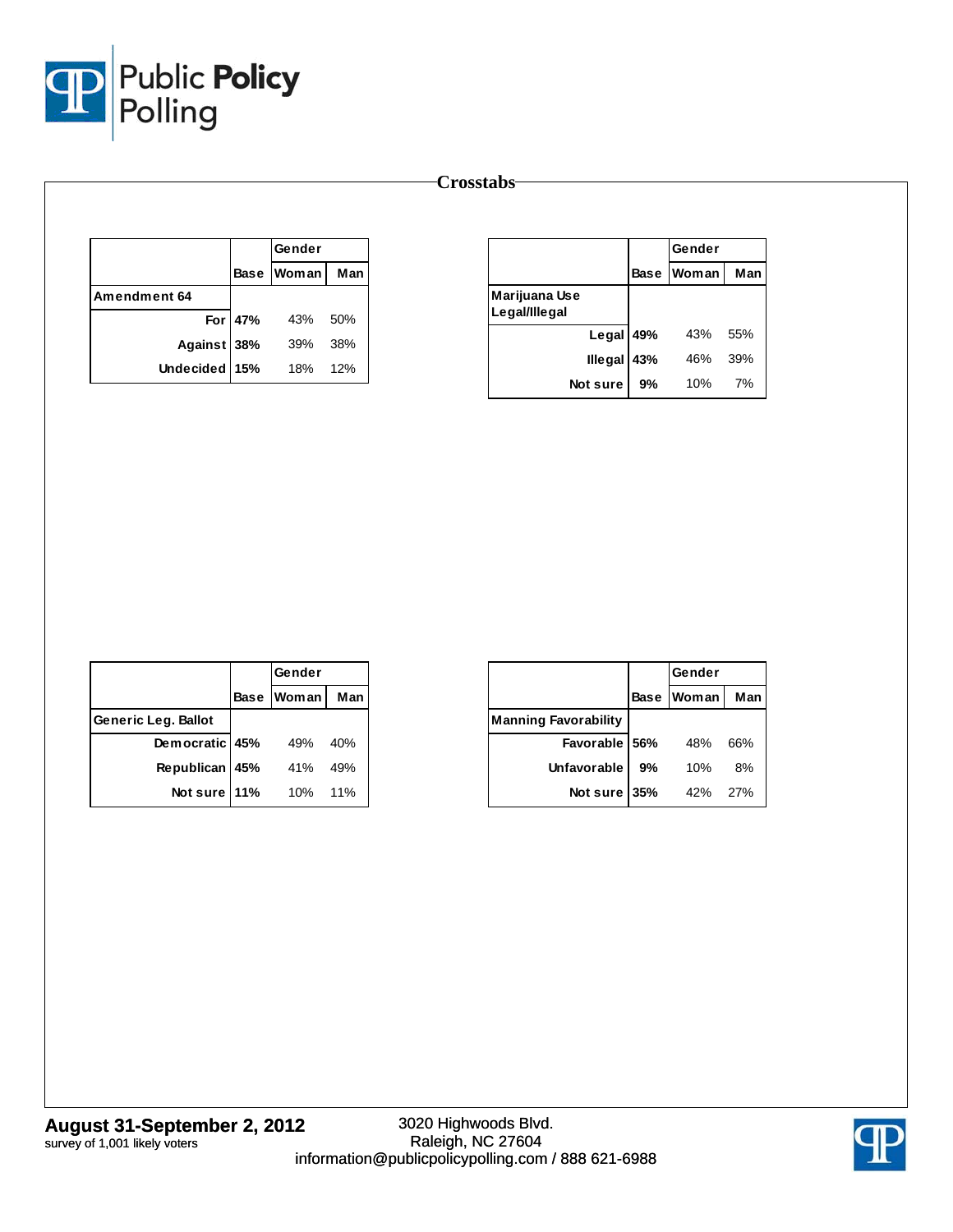

|                           | Gender     |     |
|---------------------------|------------|-----|
|                           | Base Woman | Man |
| <b>Tebow Favorability</b> |            |     |
| Favorable 62%             | 66%        | 58% |
| Unfavorable   20%         | 17%        | 23% |
| Not sure 18%              | 17%        | 19% |

|                                   |     | Gender       |     |  |
|-----------------------------------|-----|--------------|-----|--|
|                                   |     | Base   Woman | Man |  |
| Rather Manning or<br>Tebow as QB? |     |              |     |  |
| <b>Peyton Manning</b>             | 55% | 44%          | 66% |  |
| <b>Tim Tebow</b>                  | 22% | <b>28%</b>   | 15% |  |
| Not sure 24%                      |     | 28%          | 20% |  |

|                          |             | Party      |     |                                       |  |  |
|--------------------------|-------------|------------|-----|---------------------------------------|--|--|
|                          | <b>Base</b> |            |     | Democrat Republican Independent/Other |  |  |
| Hickenlooper<br>Approval |             |            |     |                                       |  |  |
| Approve 54%              |             | 79%        | 31% | 53%                                   |  |  |
| Disapprove 29%           |             | 10%        | 48% | 31%                                   |  |  |
| Not sure 16%             |             | <b>11%</b> | 22% | 17%                                   |  |  |

|                                  |      | Party |     |                                       |  |  |
|----------------------------------|------|-------|-----|---------------------------------------|--|--|
|                                  | Base |       |     | Democrat Republican Independent/Other |  |  |
| Hickenlooper or GOP<br>Opponent? |      |       |     |                                       |  |  |
| John Hickenlooper                | 52%  | 88%   | 17% | 51%                                   |  |  |
| Republican<br>opponent           | 38%  | 8%    | 74% | 29%                                   |  |  |
| Not sure 10%                     |      | 5%    | 9%  | 20%                                   |  |  |

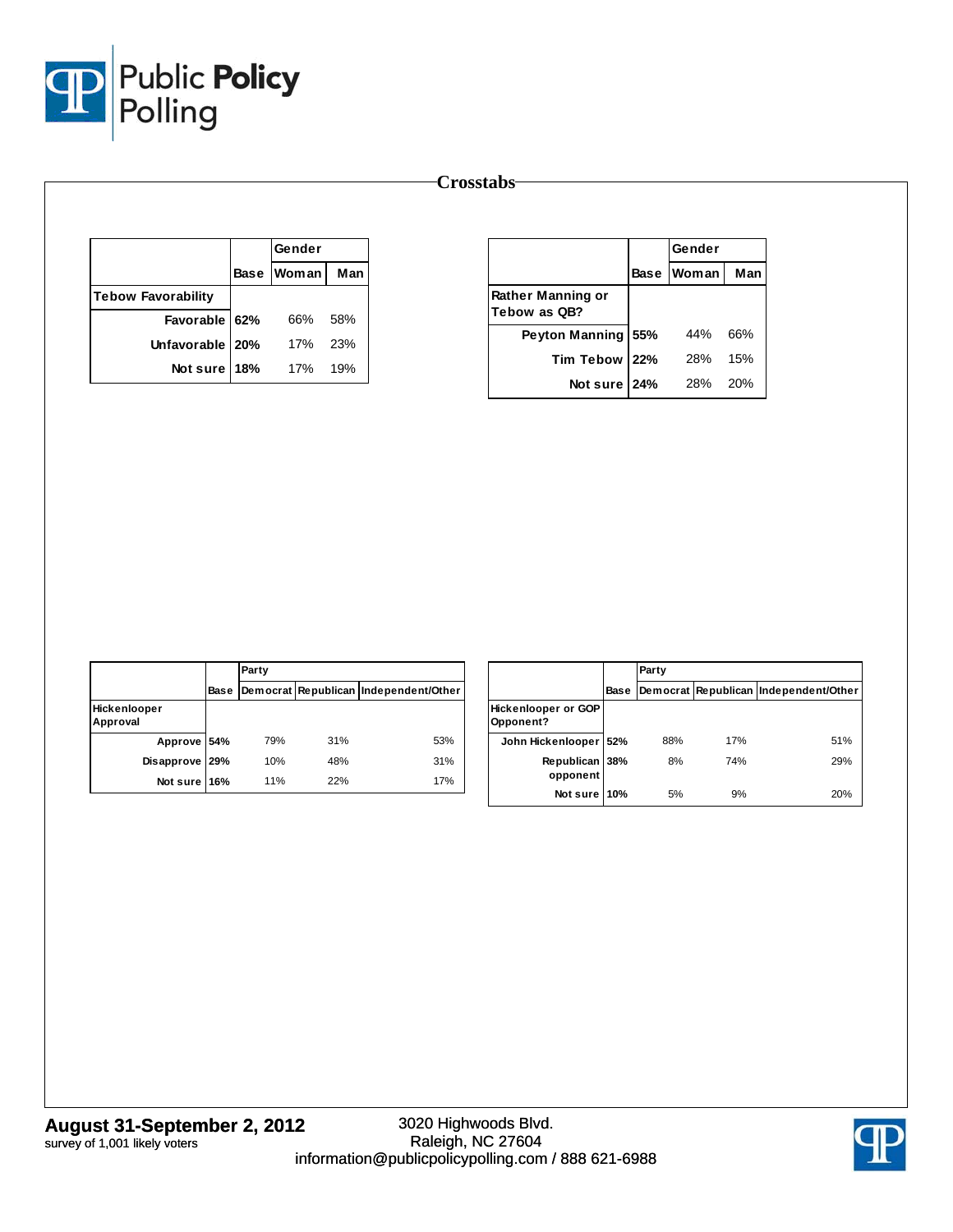

|                       |      | Party |     |                                       |  |
|-----------------------|------|-------|-----|---------------------------------------|--|
|                       | Base |       |     | Democrat Republican Independent/Other |  |
| <b>Udall Approval</b> |      |       |     |                                       |  |
| Approve 39%           |      | 65%   | 15% | 35%                                   |  |
| Disapprove 33%        |      | 8%    | 55% | 36%                                   |  |
| Not sure 29%          |      | 27%   | 29% | 30%                                   |  |

|                                  |             | Party |     |                                       |
|----------------------------------|-------------|-------|-----|---------------------------------------|
|                                  | <b>Base</b> |       |     | Democrat Republican Independent/Other |
| <b>Udall or GOP</b><br>Opponent? |             |       |     |                                       |
| Mark Udall 46%                   |             | 86%   | 9%  | 41%                                   |
| Republican<br>opponent           | 42%         | 6%    | 81% | 36%                                   |
| Not sure 12%                     |             | 7%    | 9%  | 23%                                   |

|                        |      | Party |     |                                       |  |  |
|------------------------|------|-------|-----|---------------------------------------|--|--|
|                        | Base |       |     | Democrat Republican Independent/Other |  |  |
| <b>Bennet Approval</b> |      |       |     |                                       |  |  |
| Approve 35%            |      | 60%   | 12% | 32%                                   |  |  |
| Disapprove 34%         |      | 12%   | 57% | 33%                                   |  |  |
| Not sure 31%           |      | 29%   | 31% | 35%                                   |  |  |

|               |         | Party |     |                                       |  |
|---------------|---------|-------|-----|---------------------------------------|--|
|               | Base    |       |     | Democrat Republican Independent/Other |  |
| Amendment 64  |         |       |     |                                       |  |
|               | For 47% | 58%   | 30% | 54%                                   |  |
| Against 38%   |         | 24%   | 55% | 34%                                   |  |
| Undecided 15% |         | 17%   | 15% | 11%                                   |  |

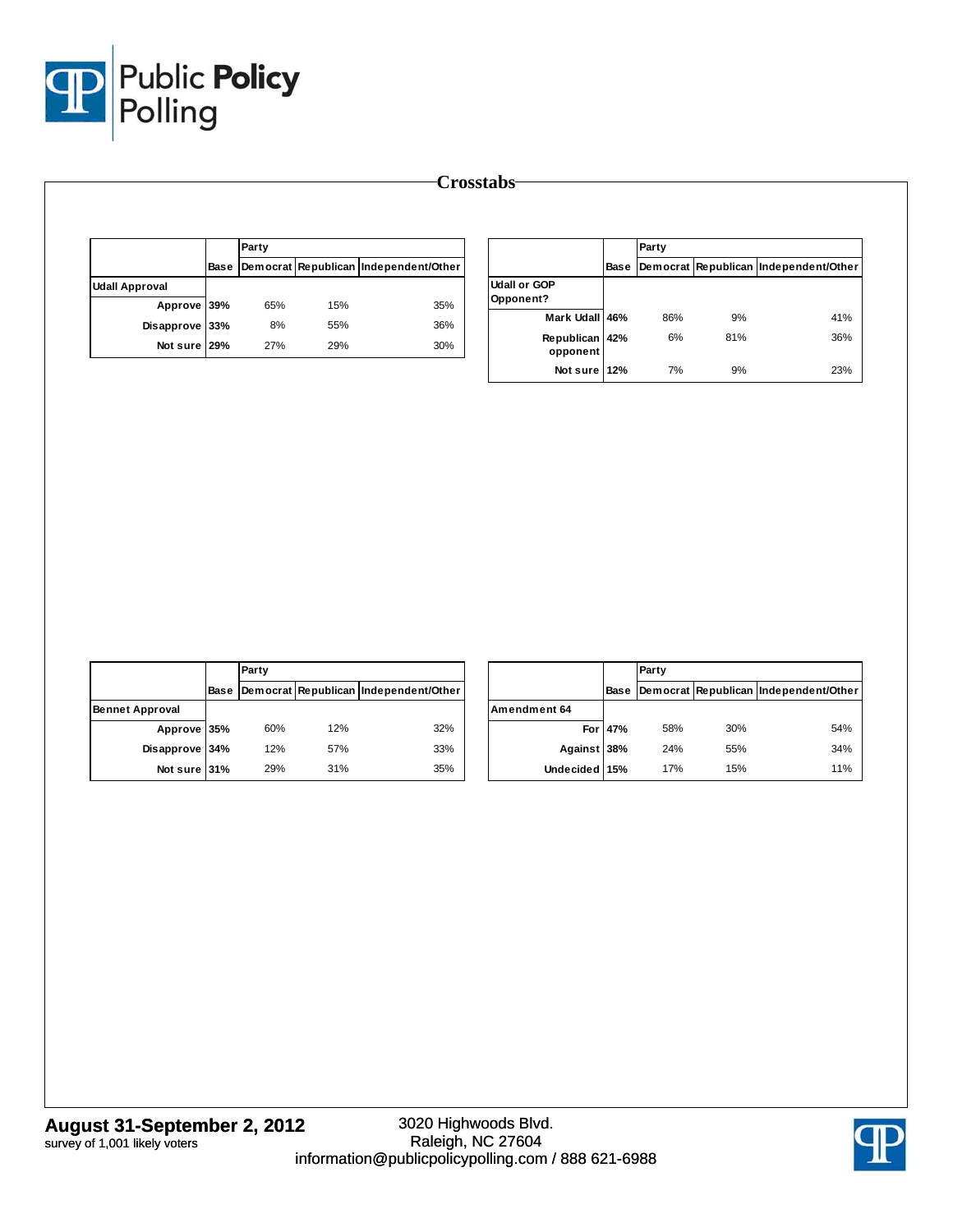

|               |    | Party |     |                                            |                     |             | Party |     |                                       |
|---------------|----|-------|-----|--------------------------------------------|---------------------|-------------|-------|-----|---------------------------------------|
|               |    |       |     | Base Democrat Republican Independent/Other |                     | <b>Base</b> |       |     | Democrat Republican Independent/Other |
| Marijuana Use |    |       |     |                                            | Generic Leg. Ballot |             |       |     |                                       |
| Legal/Illegal |    |       |     |                                            | Democratic 45%      |             | 90%   | 6%  | 36%                                   |
| Legal 49%     |    | 62%   | 33% | 53%                                        | Republican 45%      |             | 7%    | 91% | 33%                                   |
| Illegal 43%   |    | 29%   | 61% | 36%                                        | Not sure 11%        |             | 3%    | 3%  | 31%                                   |
| Not sure      | 9% | 10%   | 6%  | 11%                                        |                     |             |       |     |                                       |

|                             |      | Party |     |                                       |  |
|-----------------------------|------|-------|-----|---------------------------------------|--|
|                             | Base |       |     | Democrat Republican Independent/Other |  |
| <b>Manning Favorability</b> |      |       |     |                                       |  |
| Favorable 56%               |      | 52%   | 59% | 58%                                   |  |
| <b>Unfavorable</b>          | 9%   | 10%   | 10% | 5%                                    |  |
| Not sure 35%                |      | 38%   | 31% | 36%                                   |  |

|                    |             | Party |     |                                       |  |  |
|--------------------|-------------|-------|-----|---------------------------------------|--|--|
|                    | <b>Base</b> |       |     | Democrat Republican Independent/Other |  |  |
| Tebow Favorability |             |       |     |                                       |  |  |
| Favorable 62%      |             | 50%   | 78% | 58%                                   |  |  |
| Unfavorable   20%  |             | 29%   | 9%  | 22%                                   |  |  |
| Not sure 18%       |             | 22%   | 13% | 20%                                   |  |  |

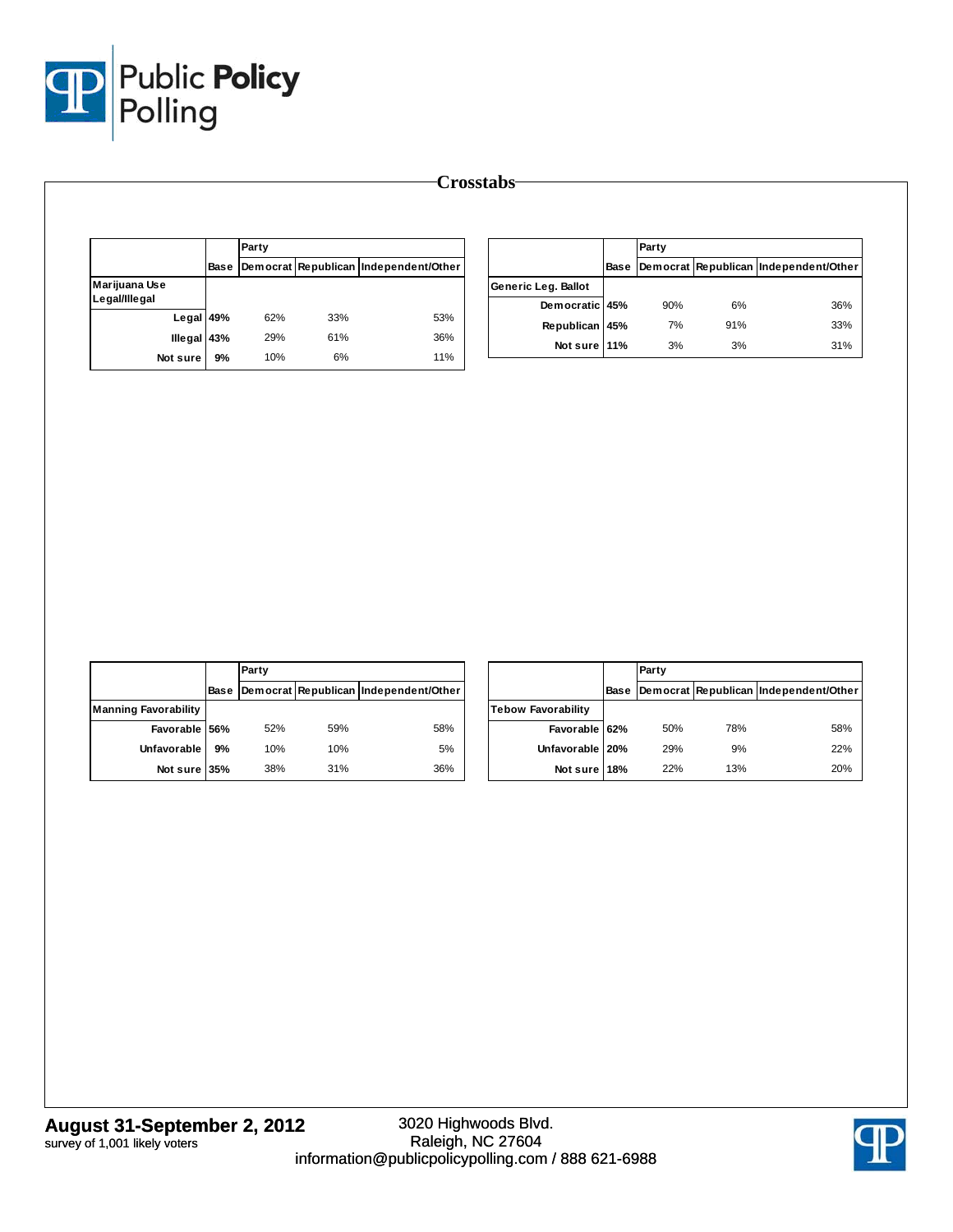

|                                   |             | Party |     |                                       |  |  |
|-----------------------------------|-------------|-------|-----|---------------------------------------|--|--|
|                                   | <b>Base</b> |       |     | Democrat Republican Independent/Other |  |  |
| Rather Manning or<br>Tebow as QB? |             |       |     |                                       |  |  |
| Peyton Manning 55%                |             | 57%   | 47% | 61%                                   |  |  |
| Tim Tebow 22%                     |             | 16%   | 31% | 16%                                   |  |  |
| Not sure 24%                      |             | 27%   | 22% | 22%                                   |  |  |

|                          |      | Race                 |     |     |
|--------------------------|------|----------------------|-----|-----|
|                          | Base | Hispanic White Other |     |     |
| Hickenlooper<br>Approval |      |                      |     |     |
| Approve 54%              |      | 55%                  | 56% | 42% |
| Disapprove 29%           |      | 34%                  | 27% | 46% |
| Not sure 16%             |      | 11%                  | 18% | 12% |

|                                         |             | Race                 |     |     |
|-----------------------------------------|-------------|----------------------|-----|-----|
|                                         | <b>Base</b> | Hispanic White Other |     |     |
| <b>Hickenlooper or GOP</b><br>Opponent? |             |                      |     |     |
| John Hickenlooper                       | 52%         | 58%                  | 52% | 47% |
| Republican  <br>opponent                | 38%         | 32%                  | 38% | 41% |
| Not sure                                | 10%         | 10%                  | 10% | 12% |

|                       | Race                            |             |     |
|-----------------------|---------------------------------|-------------|-----|
|                       | Base   Hispanic   White   Other |             |     |
| <b>Udall Approval</b> |                                 |             |     |
| Approve 39%           |                                 | 38% 40% 27% |     |
| Disapprove 33%        | 32%                             | 32%         | 44% |
| Not sure 29%          | 29%                             | 28%         | 29% |

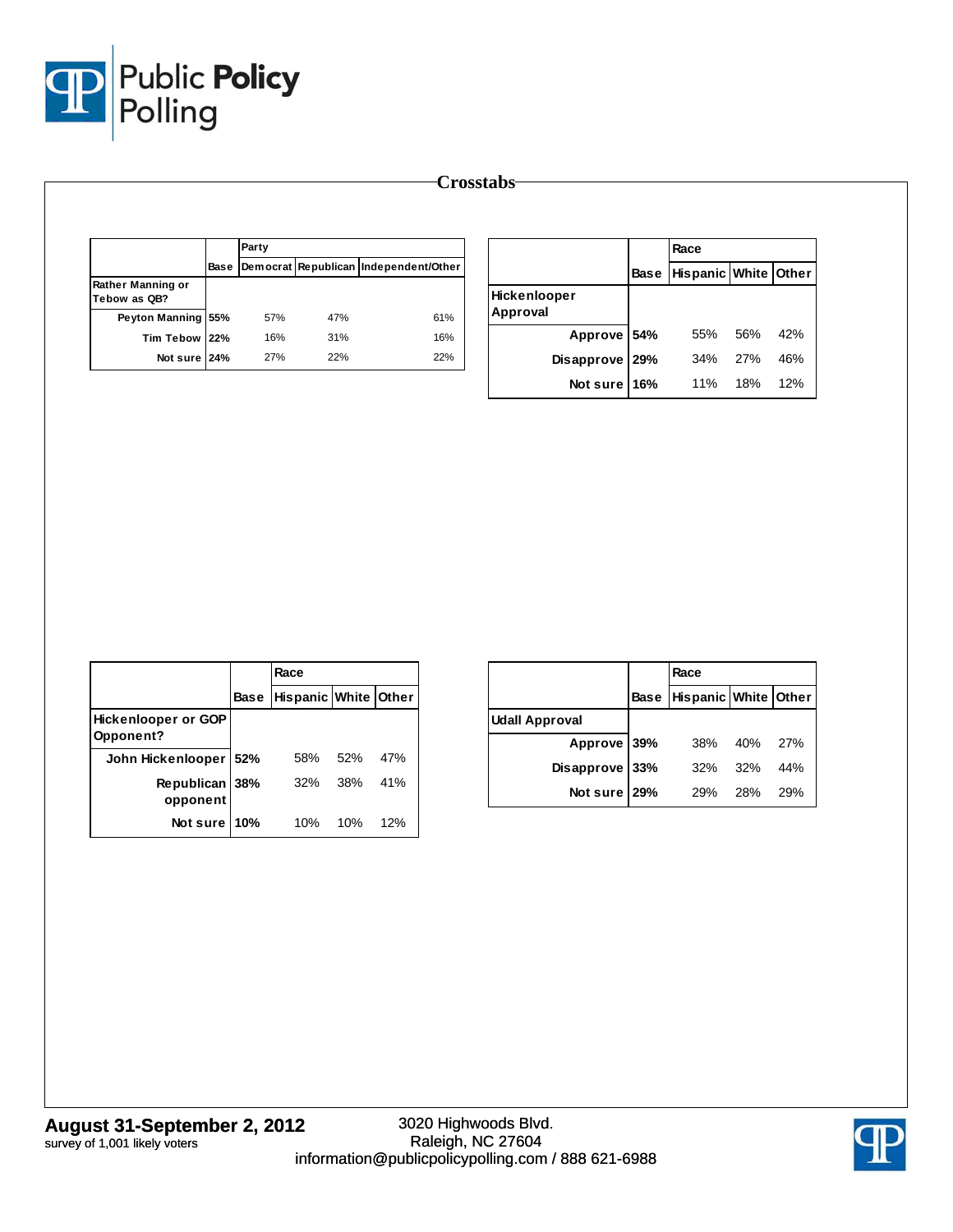

|                                         |      | Race                 |     |     |
|-----------------------------------------|------|----------------------|-----|-----|
|                                         | Base | Hispanic White Other |     |     |
| <b>Udall or GOP</b><br><b>Opponent?</b> |      |                      |     |     |
| Mark Udall 46%                          |      | 53%                  | 46% | 37% |
| Republican 42%<br>opponent              |      | 35% 42%              |     | 47% |
| Not sure 12%                            |      | 13% 12%              |     | 16% |

|                        |      | Race                 |     |     |
|------------------------|------|----------------------|-----|-----|
|                        | Base | Hispanic White Other |     |     |
| <b>Bennet Approval</b> |      |                      |     |     |
| Approve 35%            |      | 38% 35%              |     | 29% |
| Disapprove 34%         |      | 30%                  | 33% | 47% |
| Not sure 31%           |      | 32%                  | 32% | 24% |

|               |         | Race                      |             |     |
|---------------|---------|---------------------------|-------------|-----|
|               |         | Base Hispanic White Other |             |     |
| Amendment 64  |         |                           |             |     |
|               | For 47% |                           | 44% 47% 47% |     |
| Against 38%   |         | 44% 38%                   |             | 36% |
| Undecided 15% |         | 13% 15%                   |             | 17% |

|                                |             | Race                 |     |     |
|--------------------------------|-------------|----------------------|-----|-----|
|                                | <b>Base</b> | Hispanic White Other |     |     |
| Marijuana Use<br>Legal/Illegal |             |                      |     |     |
| Legal 49%                      |             | 40%                  | 50% | 54% |
| <b>Illegal</b>                 | 43%         | 49%                  | 41% | 42% |
| Not sure                       | 9%          | 11%                  | 9%  | 4%  |

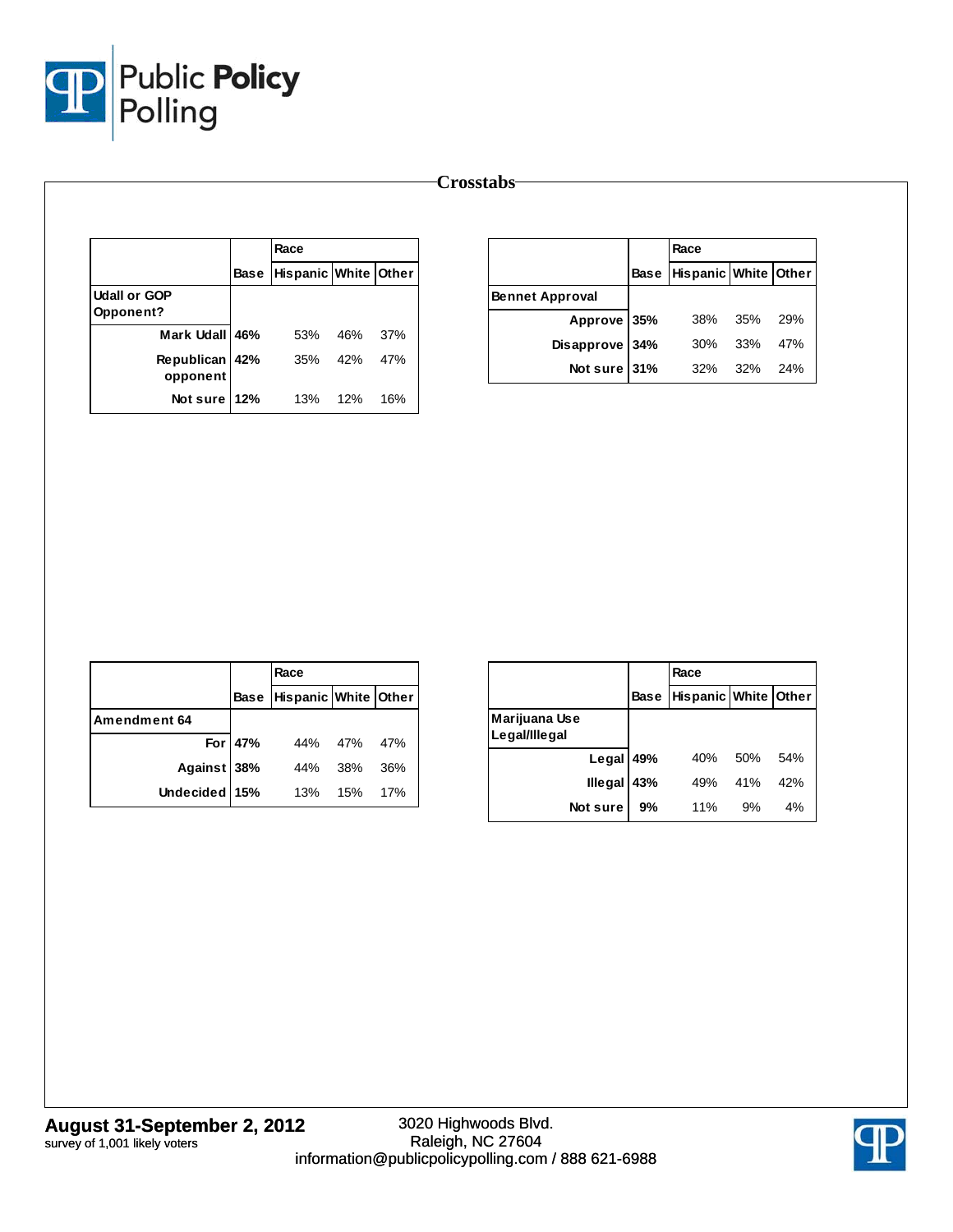

|                     | Race                      |     |     |
|---------------------|---------------------------|-----|-----|
|                     | Base Hispanic White Other |     |     |
| Generic Leg. Ballot |                           |     |     |
| Democratic 45%      | 53%                       | 43% | 42% |
| Republican 45%      | 34% 47%                   |     | 41% |
| Not sure 11%        | 13%                       | 10% | 17% |

|                             |             | Race                 |             |     |
|-----------------------------|-------------|----------------------|-------------|-----|
|                             | <b>Base</b> | Hispanic White Other |             |     |
| <b>Manning Favorability</b> |             |                      |             |     |
| Favorable 56%               |             |                      | 39% 61% 41% |     |
| <b>Unfavorable</b>          | 9%          | 12%                  | 8%          | 7%  |
| Not sure                    | 35%         | 49%                  | 30%         | 52% |

|                           | Race                      |     |       |
|---------------------------|---------------------------|-----|-------|
|                           | Base Hispanic White Other |     |       |
| <b>Tebow Favorability</b> |                           |     |       |
| Favorable 62%             | 64%                       | 62% | 61%   |
| Unfavorable   20%         | 13% 21%                   |     | 17%   |
| Not sure 18%              | 23% 17%                   |     | - 22% |

|                                   |      | Race                 |     |     |
|-----------------------------------|------|----------------------|-----|-----|
|                                   | Base | Hispanic White Other |     |     |
| Rather Manning or<br>Tebow as QB? |      |                      |     |     |
| Peyton Manning 55%                |      | 49%                  | 58% | 39% |
| Tim Tebow 22%                     |      | <b>29%</b>           | 20% | 21% |
| Not sure 24%                      |      | 22%                  | 22% | 40% |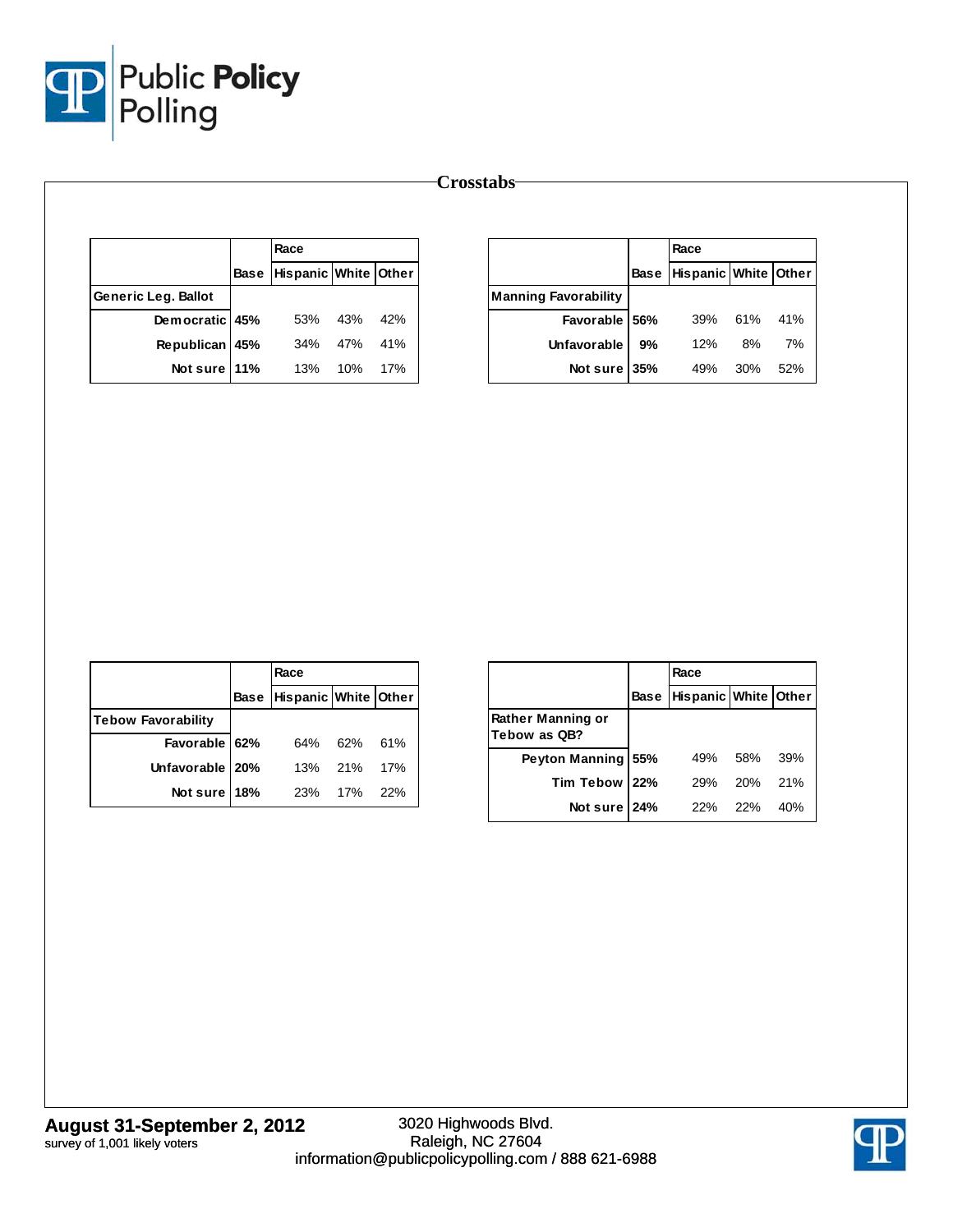

|                          |             | Age                    |               |       |                     |                                         |             | Age                    |             |       |                     |
|--------------------------|-------------|------------------------|---------------|-------|---------------------|-----------------------------------------|-------------|------------------------|-------------|-------|---------------------|
|                          | <b>Base</b> | 18 <sub>to</sub><br>29 | $30$ to<br>45 | 46 to | Older<br>65 than 65 |                                         | <b>Base</b> | 18 <sub>to</sub><br>29 | 30 to<br>45 | 46 to | Older<br>65 than 65 |
| Hickenlooper<br>Approval |             |                        |               |       |                     | <b>Hickenlooper or GOP</b><br>Opponent? |             |                        |             |       |                     |
| Approve 54%              |             | 48%                    | 56%           | 56%   | 53%                 | John Hickenlooper   52%                 |             | 57%                    | 52%         | 52%   | 48%                 |
| Disapprove 29%           |             | 33%                    | 28%           | 28%   | 30%                 | Republican 38%                          |             | 36%                    | 36%         | 38%   | 41%                 |
| Not sure 16%             |             | 20%                    | 15%           | 16%   | 16%                 | opponent                                |             |                        |             |       |                     |

|                            |             | Age |                            |                     |
|----------------------------|-------------|-----|----------------------------|---------------------|
|                            | <b>Base</b> |     | 18 to 30 to 46 to 29 45 65 | Older<br>65 than 65 |
| <b>Udall Approval</b>      |             |     |                            |                     |
| Approve 39% 36% 36% 41%    |             |     |                            | 39%                 |
| Disapprove 33% 38% 30% 33% |             |     |                            | 34%                 |
| Not sure 29% 26% 34% 26%   |             |     |                            | 27%                 |

|                                  |             | Age                    |               |             |                  |
|----------------------------------|-------------|------------------------|---------------|-------------|------------------|
|                                  | <b>Base</b> | 18 <sub>to</sub><br>29 | $30$ to<br>45 | 46 to<br>65 | Older<br>than 65 |
| <b>Udall or GOP</b><br>Opponent? |             |                        |               |             |                  |
| Mark Udall 46%                   |             | 46%                    | 45%           | 49%         | 42%              |
| <b>Republican</b><br>opponent    | 42%         | 46% 38%                |               | 40%         | 48%              |
| Not sure 12%                     |             | 8%                     | 17%           | 12%         | 10%              |

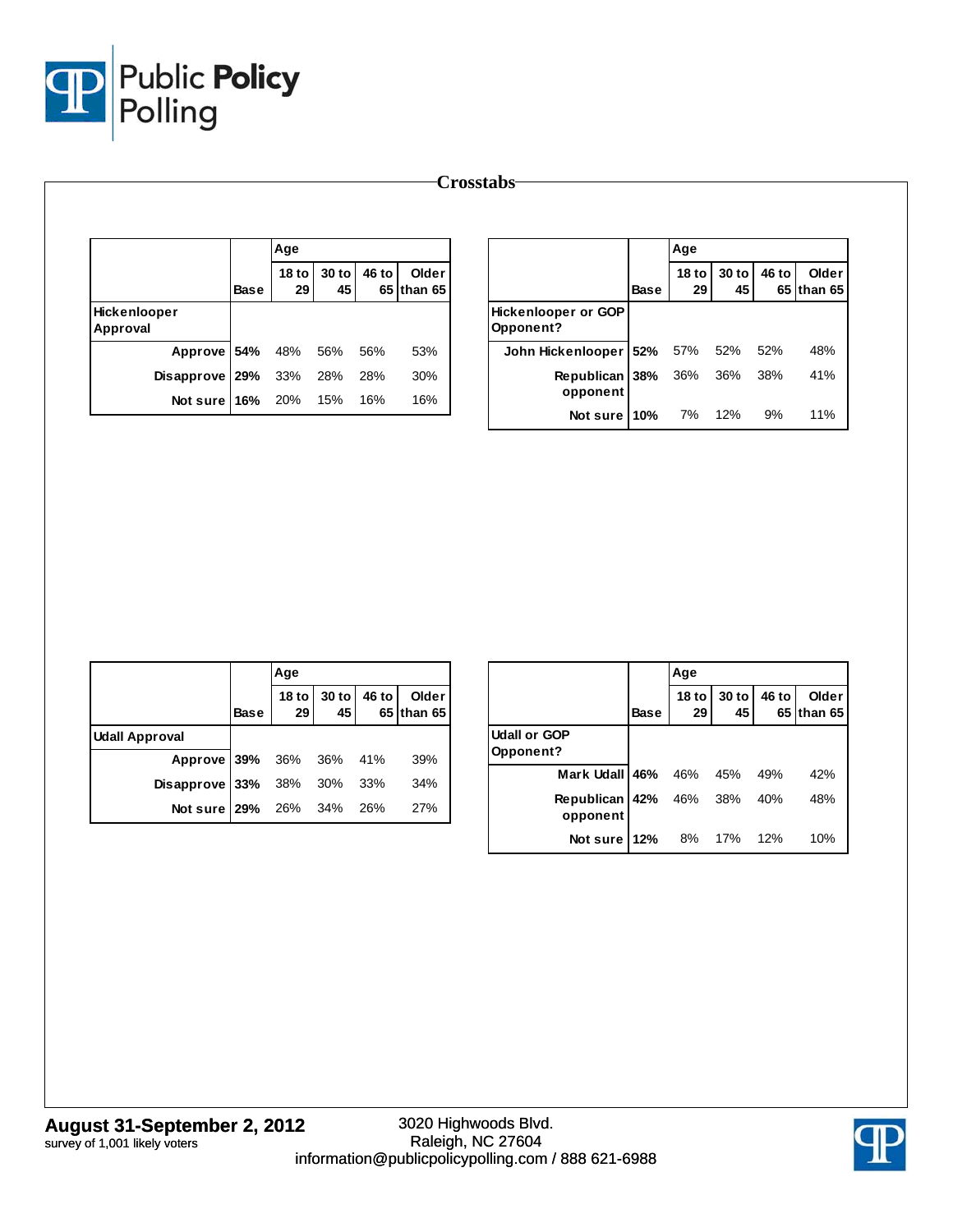

|                        |             | Age                    |             |       |                     |               |             | Age           |             |       |                     |
|------------------------|-------------|------------------------|-------------|-------|---------------------|---------------|-------------|---------------|-------------|-------|---------------------|
|                        | <b>Base</b> | 18 <sub>to</sub><br>29 | 30 to<br>45 | 46 to | Older<br>65 than 65 |               | <b>Base</b> | $18$ to<br>29 | 30 to<br>45 | 46 to | Older<br>65 than 65 |
| <b>Bennet Approval</b> |             |                        |             |       |                     | Amendment 64  |             |               |             |       |                     |
| Approve 35%            |             | 33%                    | 36%         | 36%   | 32%                 | For 47%       |             | 59%           | 50%         | 47%   | 32%                 |
| Disapprove 34%         |             | 30%                    | 28%         | 38%   | 40%                 | Against 38%   |             | 30%           | 35%         | 36%   | 53%                 |
| Not sure 31% 38%       |             |                        | 36%         | 26%   | 29%                 | Undecided 15% |             | 11%           | 15%         | 17%   | 14%                 |

|                                |             | Age                           |               |       |                     |
|--------------------------------|-------------|-------------------------------|---------------|-------|---------------------|
|                                | <b>Base</b> | 18 <sub>to</sub><br>29        | $30$ to<br>45 | 46 to | Older<br>65 than 65 |
| Marijuana Use<br>Legal/Illegal |             |                               |               |       |                     |
|                                |             | Legal 49% 57% 52% 52%         |               |       | 32%                 |
|                                |             | <b>Illegal 43%</b> $34\%$ 38% |               | 39%   | 62%                 |
| Not sure                       | 9%          | 8%                            | 10%           | 9%    | 6%                  |

|                                   |             | Age               |              |       |                     |
|-----------------------------------|-------------|-------------------|--------------|-------|---------------------|
|                                   | <b>Base</b> | 18 to $ $<br>29 l | $30$ to $45$ | 46 to | Older<br>65 than 65 |
| Generic Leg. Ballot               |             |                   |              |       |                     |
| Democratic 45% 52% 47% 43%        |             |                   |              |       | 38%                 |
| <b>Republican 45%</b> 43% 38% 46% |             |                   |              |       | 54%                 |
| <b>Not sure 11%</b> 5% 15% 11%    |             |                   |              |       | 8%                  |